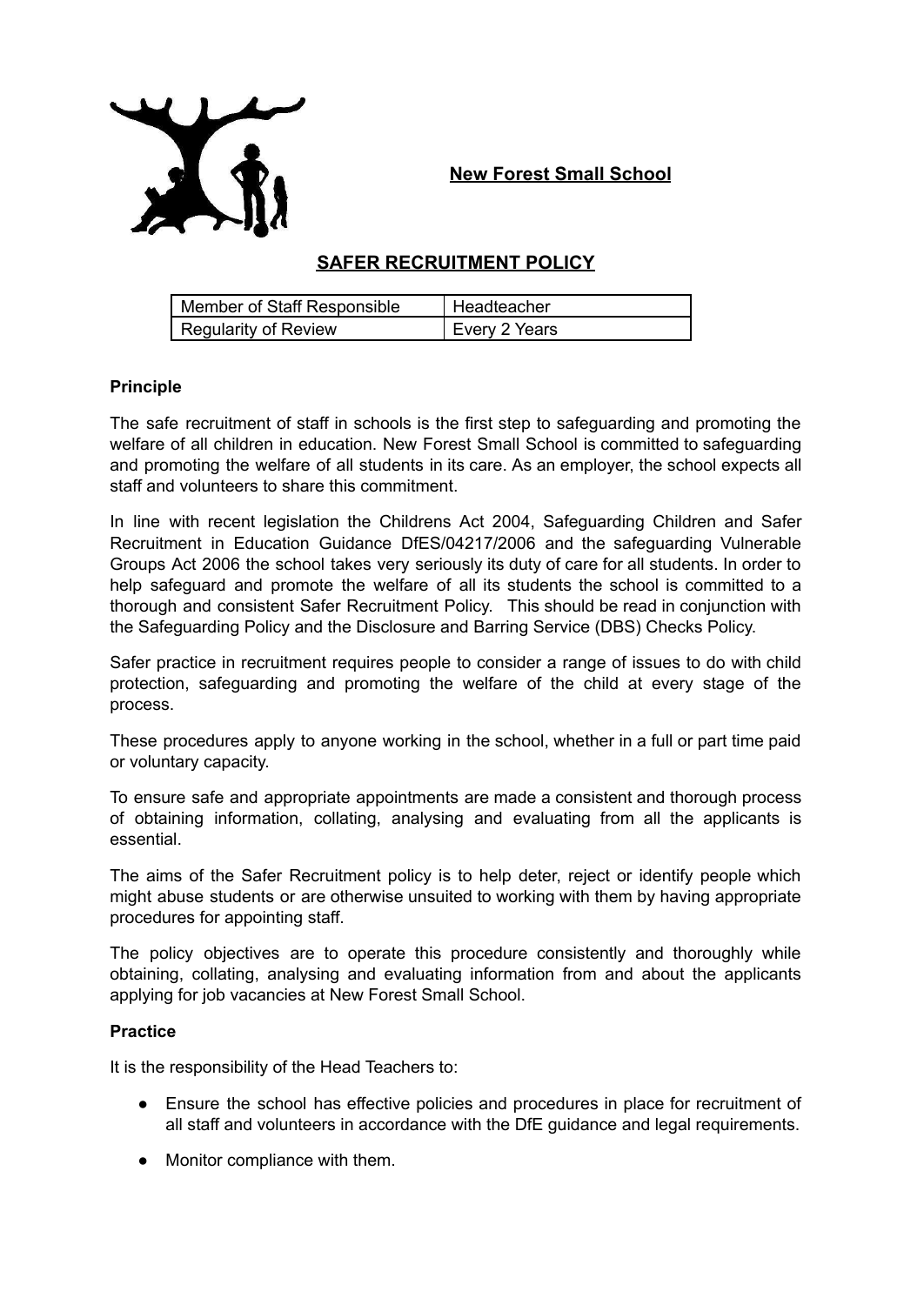It is the responsibility of the Head Teachers and Recruitment Governor involved in recruitment to:

- Ensure that the school operates safe recruitment procedures and makes sure all appropriate checks are carried out on all staff and volunteers who work at the school.
- To monitor contractors and agencies compliance with this document.
- Promote welfare of children and young people at every stage of the procedure.

The Head Teacher leads in all appointments.

#### **Safeguarding Statement**

- To be included in all online and printed adverts
- **"New Forest Small School is committed to safeguarding and promoting the welfare of children and young people and expects all staff and volunteers to share this commitment. The successful candidate will be subject to an Enhanced DBS check with List Checks Disclosure along with other relevant employment checks."**

#### **Advertising**

- In general job vacancies are advertised on the school website.
- All adverts will be clear about the mix of qualities, qualifications and experience that the successful candidate needs to demonstrate.
- The Safeguarding Statement (above) will be included in all adverts.
- The Closing Date will be clearly stated.

# **Job Description and Person Specification** *should* **include:**

- Salary / hourly rate
- Length of post, permanent or fixed term.
- A clear outline of the main duties and responsibilities of the post.
- Qualifications and experience required to perform the role in relation to working with children and young people.
- Information on the individual's responsibility for promoting and safeguarding the welfare of children and young people.
- Details of the expected start date and end date (latter if a fixed term post).
- Information that all successful candidates will be required to undertake an enhanced DBS check.
- Deadline date and when interviewing will take place.

#### **Application Process**

● All candidates must supply a CV.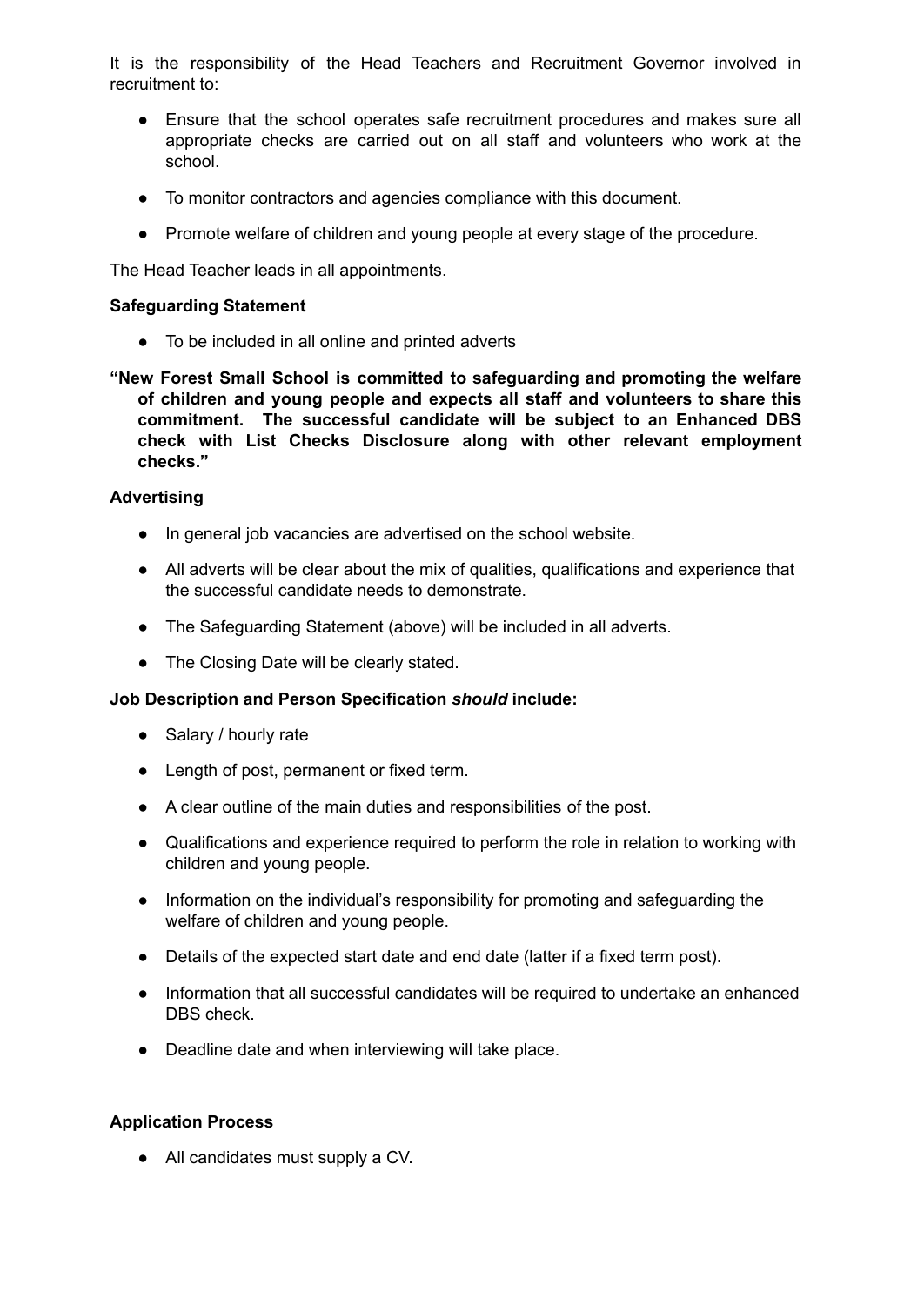- A Health Declaration must be completed by the successful candidate.
- Current Address, NI number and References should be completed in all cases.
- References will be obtained before shortlisting where possible. Appropriate timescales should allow for this, where possible.
- It is important to check documentation is signed (e-mailed documentation will need to be signed at interview).

#### **References**

- References should be sought directly from the referee. A reference from their current employment must be submitted on the application and called. If it is not listed as a reference, the applicant should be asked to provide their contact details. We will not rely on testimonials.
- The purpose of seeking references is to obtain objective and factual information. Use of a pro-forma relating specially to the skills of the post helps to obtain a rapid response from the referee.
- Details of the post with a job/person specification will be emailed to the referee (or posted where email is not available, together with a stamped addressed envelope).
- All referees will be asked to sign their reference.

#### **Scrutinising and Shortlisting**

- All applications should be scrutinised to ensure that they are properly completed and applications signed.
- Information should be consistent. Check discrepancies and identify any gaps in employment history. These will be noted, if it is decided to shortlist the candidate the discrepancies will be investigated at interview.
- Reasons for moving from permanent to temporary posts should be explored.

#### **Interview**

The interview should explore:

- The applicant's suitability for the particular post, and attitude towards children and young people.
- The applicant's ability to support the School's agenda for safeguarding and promoting the welfare of children.
- Gaps in employment history and any discrepancies.
- Discussion of any relevant spent or unspent criminal convictions as per DBS Policy.
- Questioning will be robust.
- If for any reason references have not been obtained prior to the interview the applicants should be asked if they wish to declare or discuss anything that has arisen from the questioning or might be disclosed by their referee.
- Check that all the paperwork has been signed (particularly important when e mail has been used to submit the application).